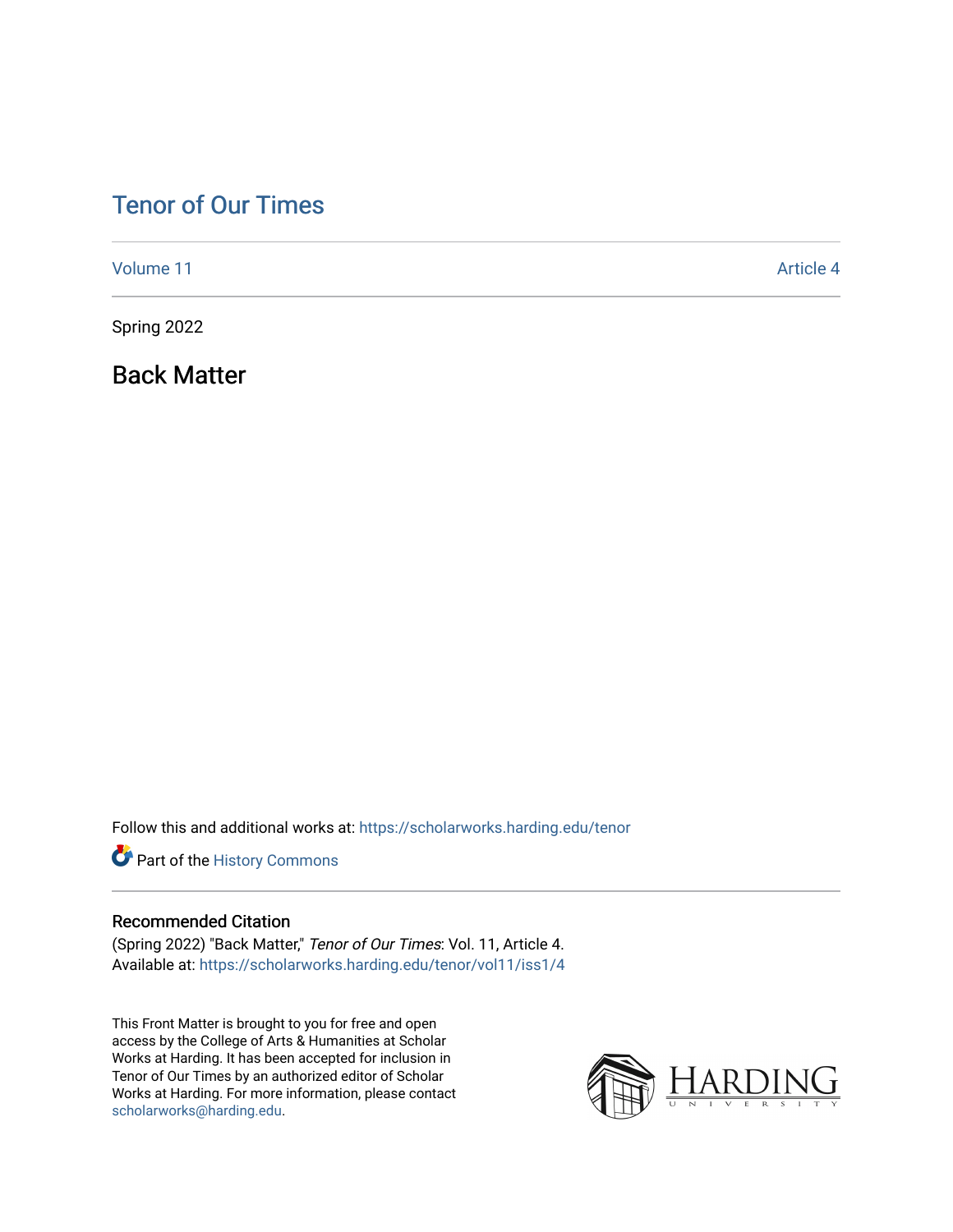## Editorial Board



#### **Eric "the rock" Johnson— Managing Editor**

Eric Johnson is a senior American Studies major. Eric plans on attending law school after graduation.



**Grace Ann Green—Copy Editor** Grace Ann Green is a senior History major from Atlanta, Georgia. She is a member of the Harding Women's Soccer team and plans to attend the University of Arkansas School of Law in the fall.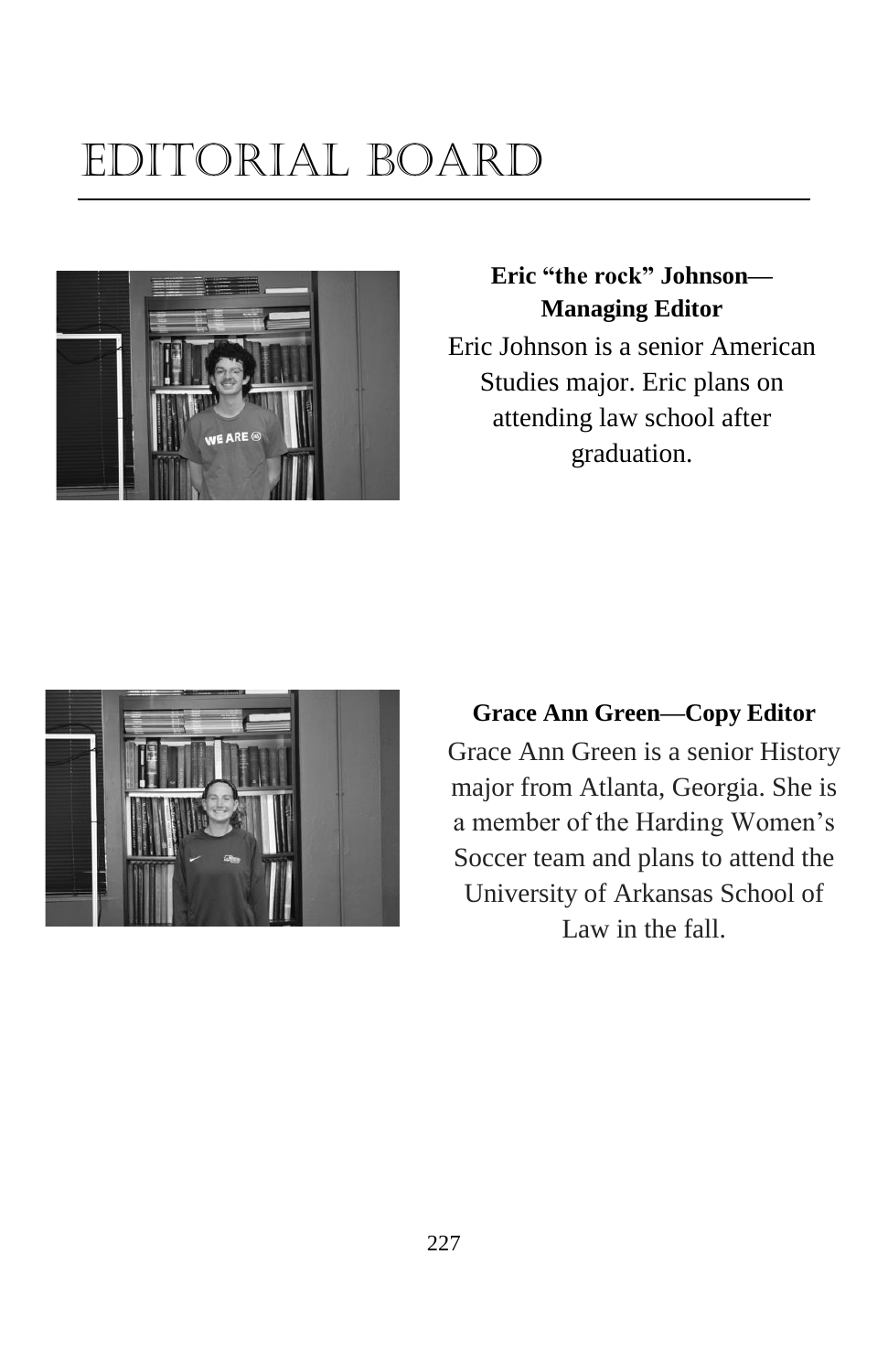

#### **Elijah Fisher—Student Review Board Editor**

Elijah Fisher is a History major from Fargo, North Dakota. A member of Phi Alpha Theta and an editor for Tenor of our Times. He plans to graduate with a degree in History and pursue a career in Public History.



#### **Paxton Davis—Aesthetics Editor**

Paxton Davis is a junior History major from Dresden, Tennessee. He is a member of the Harding men's Cross-Country and Track Teams and Phi Alpha Theta. After graduation he plans to work with museum collections.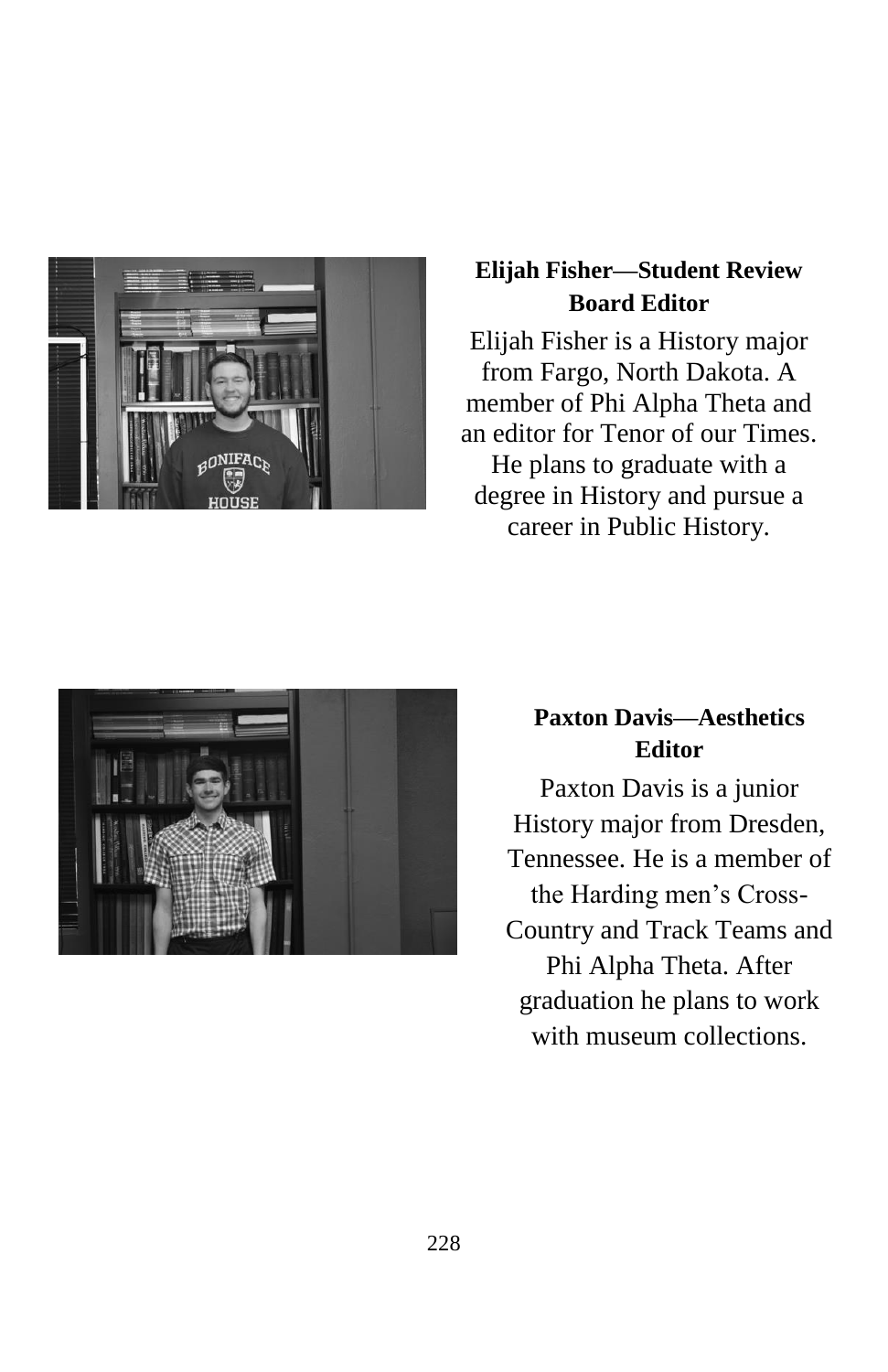

#### **Bennett Anderson—Advertising**

Bennett Anderson is a senior Public Administration major from Clarksville, Tennessee. After graduation he plans on attending law school after working in state government.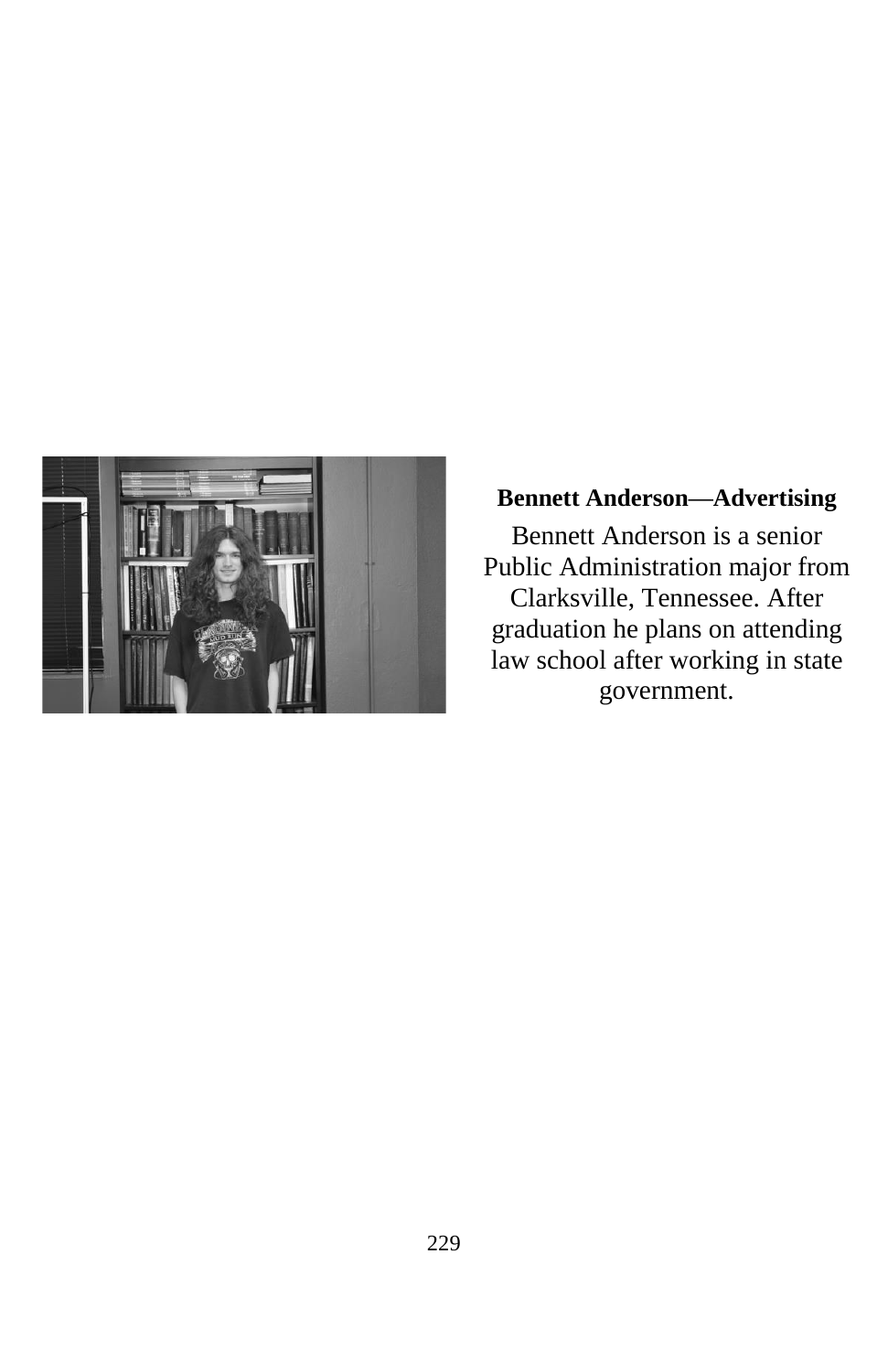## Faculty Advisor



**Dr. Julie E. Harris**

Julie Harris received her Ph.D. in British History from the University of Arkansas in 1999. Her passion for history and teaching began very early, leading to her continuing involvement with National History Day. She began teaching at Harding University in August 2000, and teaches Western Civilization, History of England, Renaissance, Western Philosophy, and Asia. She became the Eta Phi chapter advisor in 2003. Her research interests include monarchy as a political, cultural, and spiritual entity, and music as a point of cultural intersection. She lives in Searcy, Arkansas, with her husband, Damon, and son, James.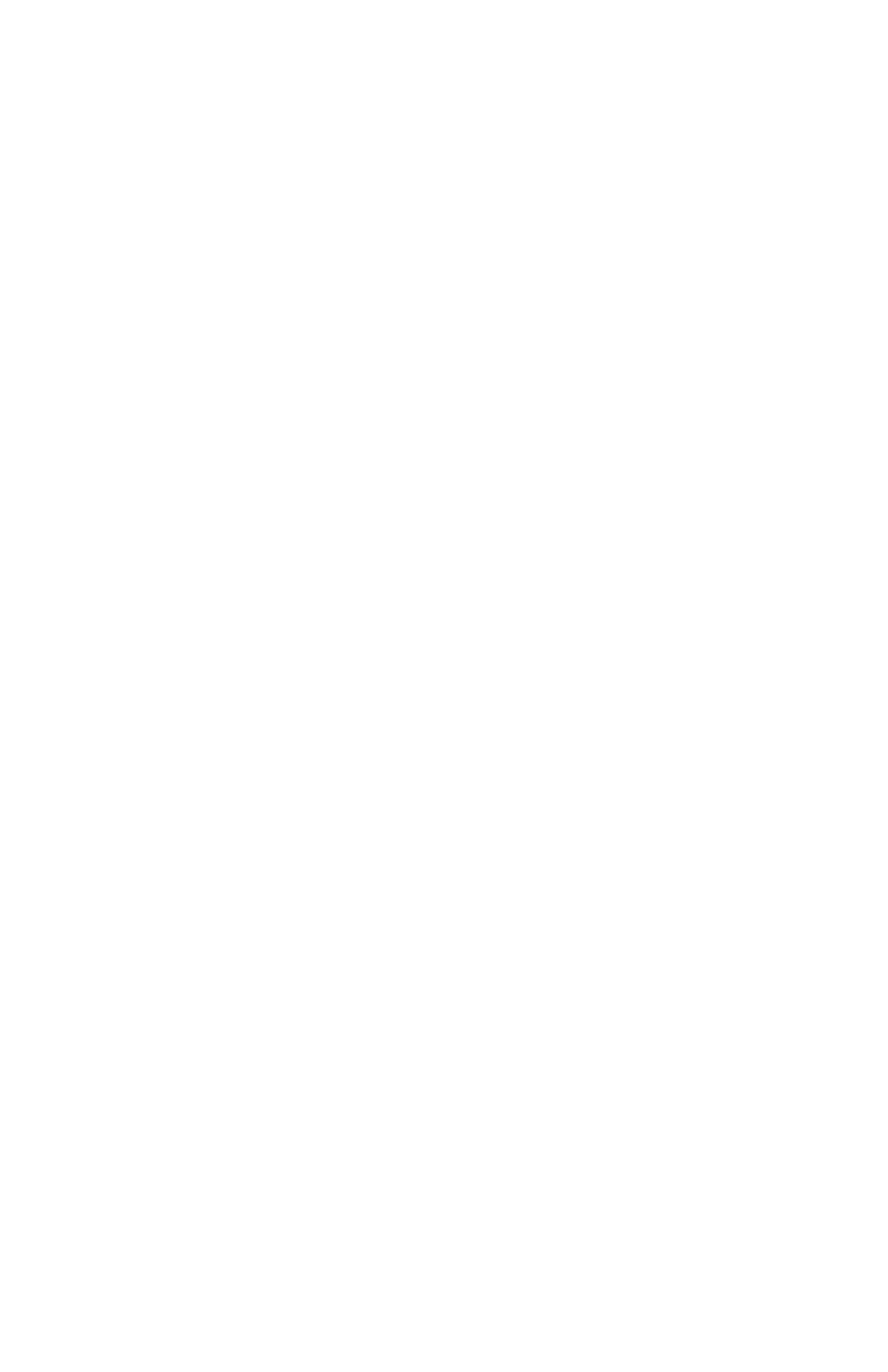# Acknowledgements



The creation of this journal would not have been possible without the generous help of Brenda Breezeel and Hannah Wood. Their assistance in troubleshooting our online editing process and facilitating the journal's continued transition to digital formats is much appreciated.

We would also like to extend our gratitude to the following who made this journal possible:

Department of History and Political Science and its faculty

Harding University College of Arts & Humanities and Dr. Warren **Casey** 

Faculty Reviewers: Daniel Cade Allen, Matt McCook, Angela Gibbs, Eric Gross, Fred Jewell, Amanda Biles, Kelly Elliot, Peter Dykema, Jason Jewell, Hannah Wood

Student Reviewers Panel: Casey Lay, Molly Passmore, Thomas Reynolds, Avery Shepherd, Mason Spivy, Alexandra Wisner, Luke Ziegler

All authors and contributors

BACK COVER: Laura King, *Muncy Clock Tower, 2012.*